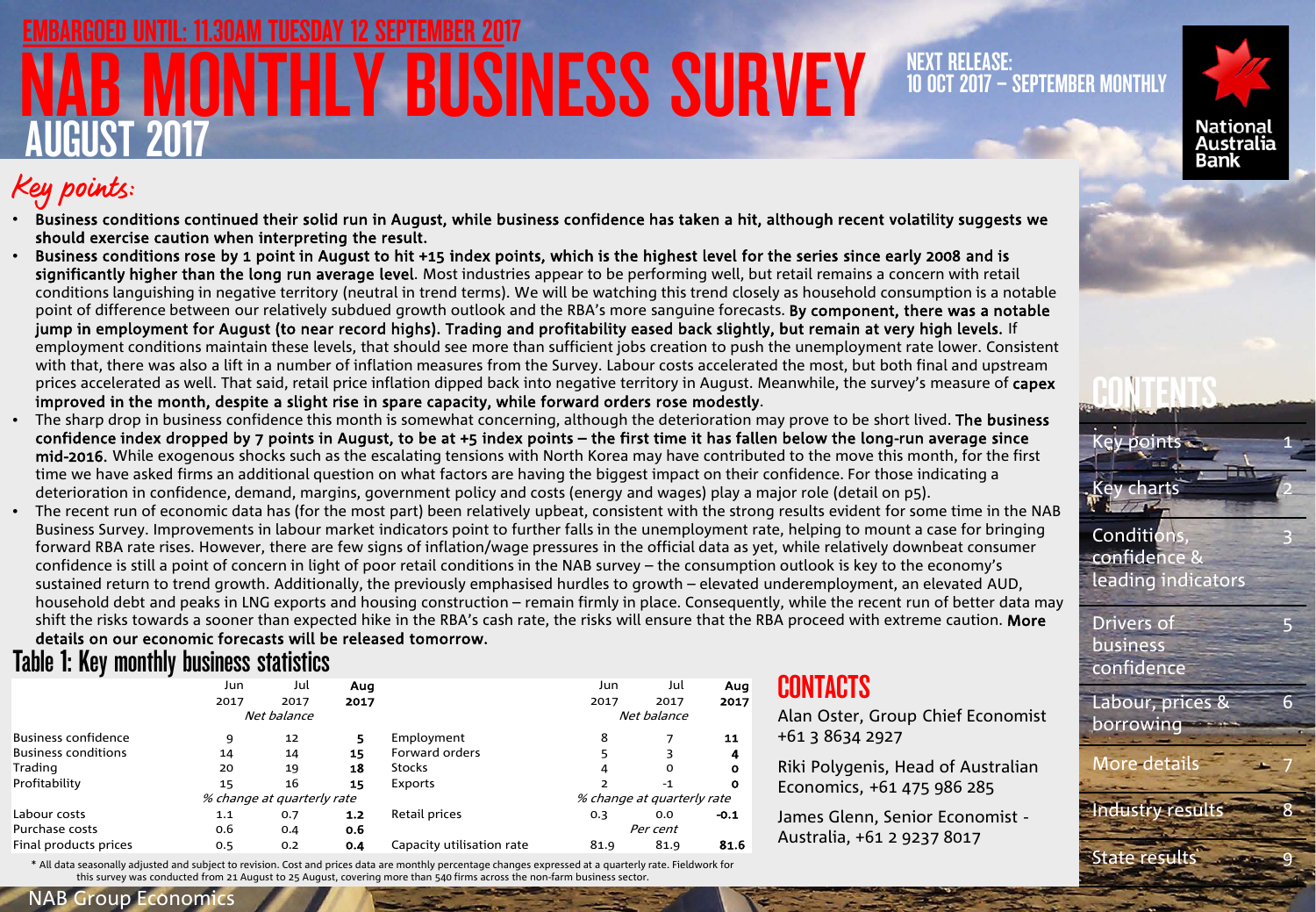# KEY MONTHLY CHARTS

### BUSINESS CONDITIONS DRIFTING TOWARD RECORD HIGHS. CONFIDENCE HITS A ROADBLOCK



## ALL INDUSTRIES ARE POSITIVE, BUT RETAIL APPEARS TO BE DETERIORATING AGAIN

NAB Business Conditions by Industry\*



### CONDITIONS HOLDING-UP IN MOST STATES. WA IS STILL SUBDUED BUT IS UP FROM PREVIOUS LOWS



## CAPACITY UTILISATION SHOWS LIMITED SLACK – CONSISTENT WITH DROP IN THE UNEMPLOYMENT RATE

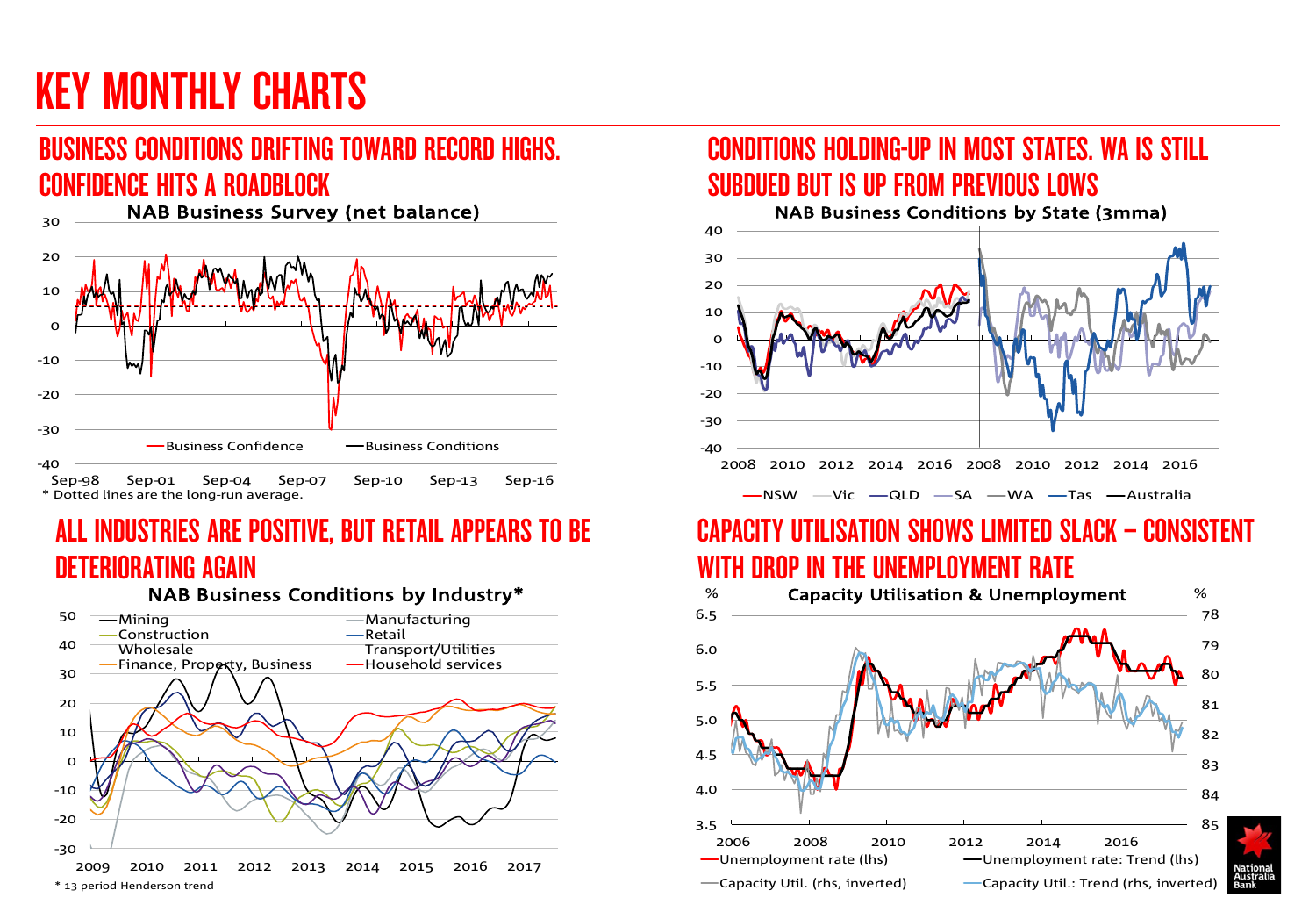# BUSINESS CONDITIONS AND FORWARD INDICATORS

## Conditions continue their strong run, but confidence takes a dive.





- Business conditions managed to ebb higher from their already elevated level in August, providing more encouraging signs on the health of the economy. The business conditions index rose 1 point, to  $+15$  index points, which is well above the long-run average  $(+5)$ . Employment conditions saw the biggest gains of the three components, while both profitability and trading conditions deteriorated. In trend terms, business conditions are positive for most industries, although retail is a notable exception and appears to be deteriorating once again (more detail on p8).
- Despite impressive levels of business conditions, business confidence took a dive this month, with the index dropping 7 points to just +5 index points (below the long-run average, +6). It is possible that external shocks, such as escalating tensions with North Korea, contributed to the decline, although new information from the survey indicates that customer demand, margin squeeze, government policy are having the greatest influence on confidence at present (see p5). Despite the drop, confidence levels are currently positive for all industries (see p7 for industry details).
- Of the mainland states, the rise in **business conditions** was driven by Victoria (up 10) and South Australia (up 14), but were largely offset by falls in NSW (down 10), Queensland (down 4) and WA (down 1). WA remains the only state in negative territory, while all other states remain quite solid. Abstracting from the usual monthly volatility, Victoria and SA have moved into the top spot for the mainland states, with trend conditions sitting at +18 index points. The other states are following close behind however, with NSW at +17 and Qld on +14 index points. While being well up from its previous trough, WA is underperforming (at -1) and appears to be trending lower again. Meanwhile, business confidence is positive in all states, even though most saw a marked deterioration in August. Of the mainland states, confidence is highest in trend terms for NSW and Qld (+11), but lowest in WA at +6 index points (trend).
- The more forward looking indicators from the Survey have remained relatively upbeat. The **forward orders** index was up slightly to  $+4$  index points (above the long-run average of zero, see chart on p4), driven by an especially large increase in manufacturing orders (up 16). In contrast, retail orders fell sharply (down 21), which is consistent with the concerning trend seen in retail conditions. Despite easing somewhat, orders are still highest in construction (+17, in trend terms), in line with the surprising resilience in residential building approvals lately. Trend orders are only negative for retail (-3).
- NAB's measure of capacity utilisation was lower in August (down 0.3ppts to 81.6%). Despite the rise in spare capacity, the Survey's capex measure jumped 4 points to  $+9$  index points (see chart on p4). Capacity utilisation rates are currently above long-run averages for around half the major industry groups in the Survey (see chart on p4 and industry detail on p7). Mining is sitting furthest below its long-run average despite the recent ramping-up of LNG exports.



• Cash flow (not seasonally adjusted) eased back slightly, but is still elevated (chart on 3 p7). It is currently strongest in wholesale, but weakest in retail.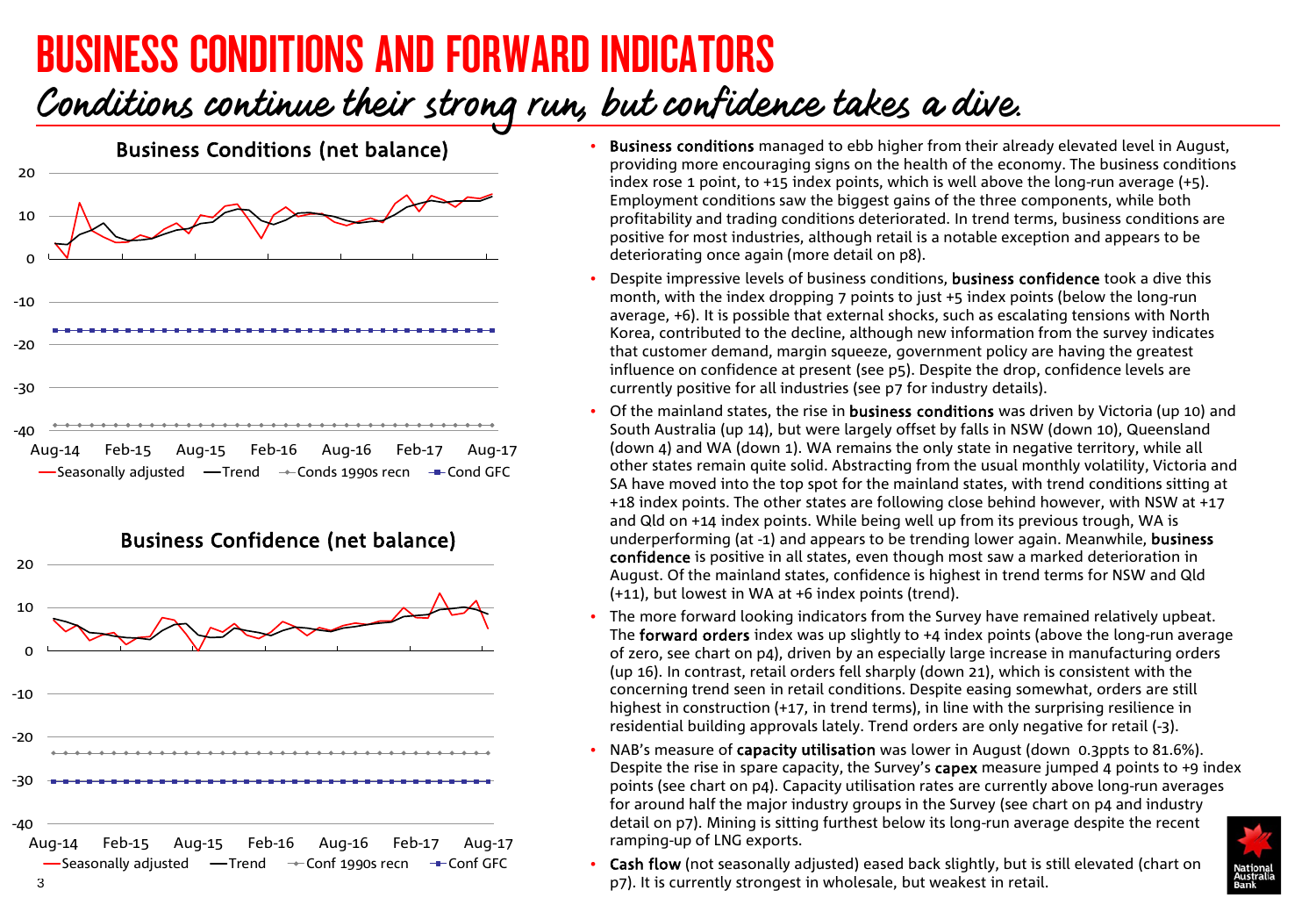## BUSINESS CONDITIONS AND FORWARD INDICATORS (CONT.) Components of business conditions & leading indicators







Capital Expenditure (net balance)



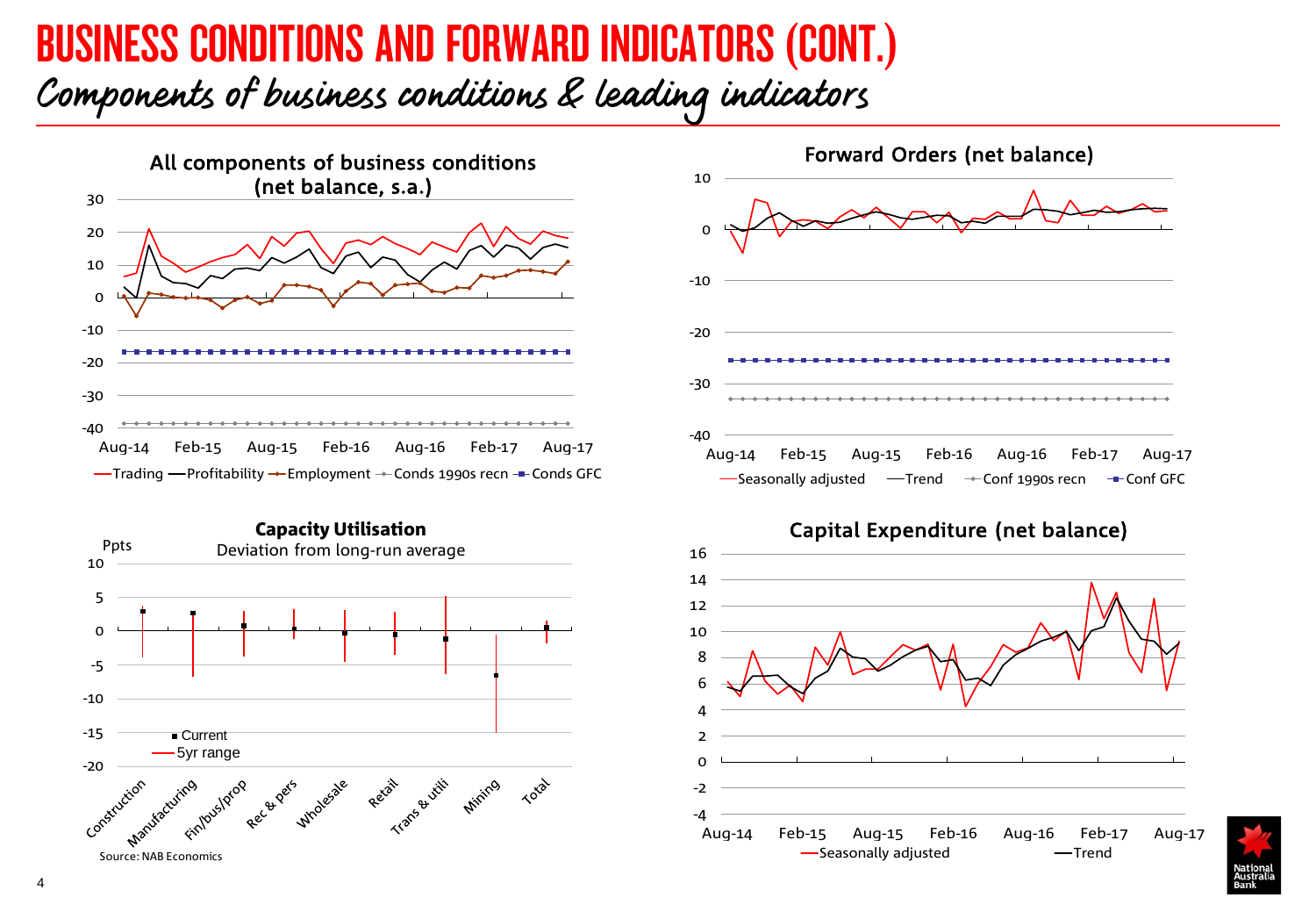# DRIVERS OF BUSINESS CONFIDENCE

# Demand, margins and policy are most significant for firms with weaker confidence.

### Most influential issues affecting business confidence



### Most influential issues affecting business confidence - Deteriorating Confidence



- This month we have included a new question in the NAB Business Survey which asks firms about what are the most influential factors impacting their confidence. This question will remain in the Survey going forward, but will only be asked on a quarterly basis.
- While we do not know how the significance of each factor has evolved at this juncture, the results provide an interesting insight into what is at the forefront of business concerns in Australia. Despite whether firms have indicated an improvement or a deterioration in confidence recently, there appears to be some common themes. In particular, firms are mostly concerned with the outlook for customer demand, pressure on margins, and government policy
- Costs also tend to feature prominently (both wages and energy costs), although firms indicating a deterioration in confidence place more concern on energy costs over wage costs at present.
- Interestingly, geopolitical risks did not feature in the top 5 concerns for firms, despite escalating tensions with North Korea – although the missile launch over Japan did not take place until quite late in the month. However, as mentioned above, we do not know how the significance of this issue has evolved over time (it is still possible that it has become more significant than previously).

### Most influential issues affecting business confidence - Improving Confidence

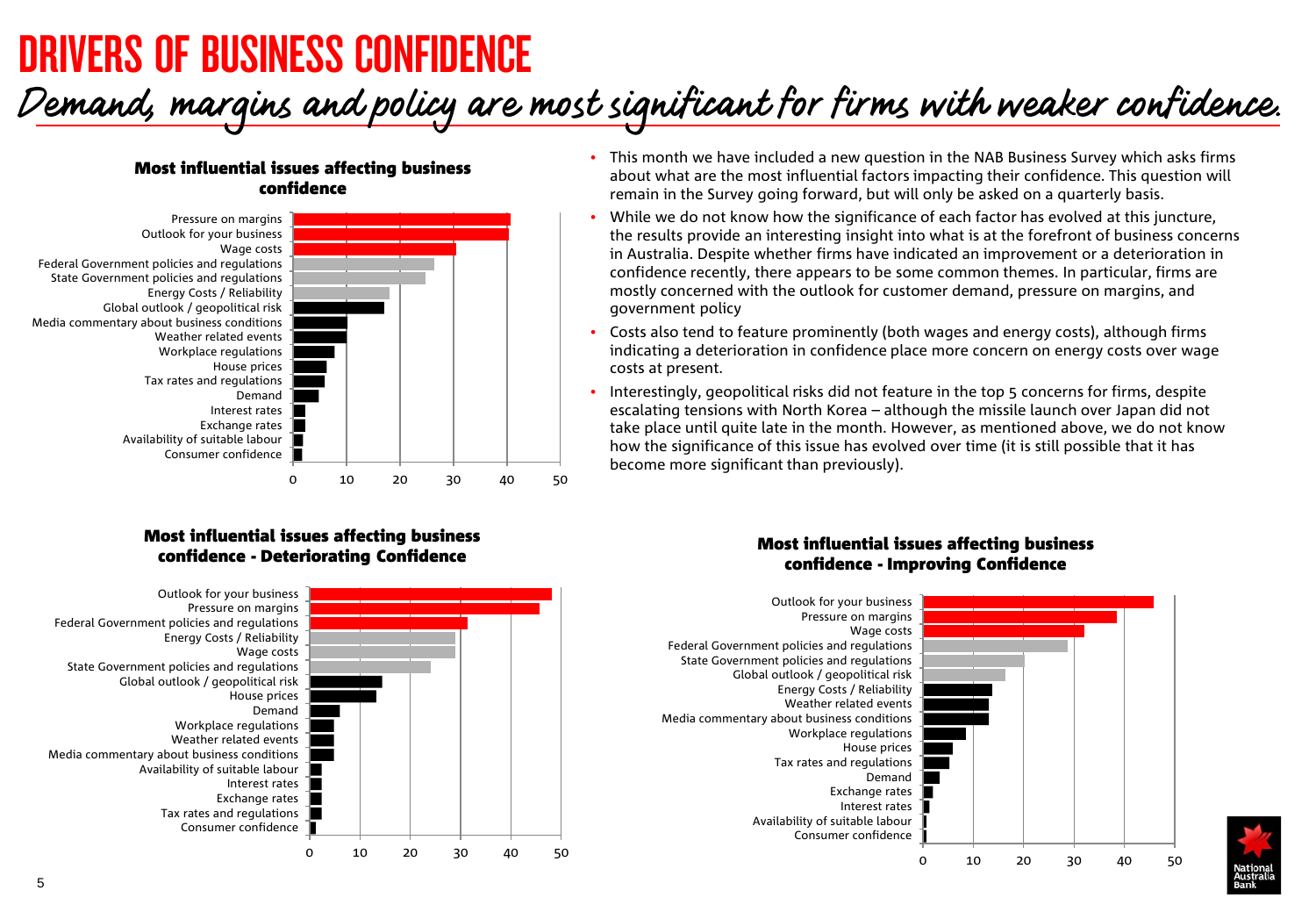# LABOUR DEMAND, COSTS, PRICES & BORROWING CONDITIONS





### PRICES & COSTS BY INDUSTRY (% CHANGE AT A QUARTERLY RATE)

| Aug-2017                 | Mining | Manuf  | Constn | Retail | Wsale | Trans&utils | Rec.&pers. | Fin, prop.&b<br>us. | Australia |
|--------------------------|--------|--------|--------|--------|-------|-------------|------------|---------------------|-----------|
| Labour costs: current    | 1.1    | 1.5    | 1.2    | 0.9    | 1.0   | 1.4         | 1.5        | 0.9                 | 1.2       |
| Labour costs: previous   | $-0.7$ | 0.7    | 0.8    | 0.8    | 0.4   | 0.7         | 0.6        | 0.9                 | 0.7       |
| Labour costs: change     | 1.8    | 0.8    | 0.4    | 0.1    | 0.6   | 0.7         | 0.9        | 0.0                 | 0.5       |
| Prices (final): current  | 0.5    | 0.5    | 0.0    | $-0.1$ | 0.6   | 0.2         | 0.7        | 0.4                 | 0.4       |
| Prices (final): previous | 0.3    | 0.7    | 0.2    | 0.0    | 0.1   | 0.0         | 0.4        | 0.4                 | 0.2       |
| Prices (final): change   | 0.2    | $-0.2$ | $-0.2$ | $-0.1$ | 0.5   | 0.2         | 0.3        | 0.0                 | 0.2       |
| Purchase costs: current  | $-0.2$ | 0.4    | 1.2    | 0.5    | 0.7   | 0.3         | 0.6        | 0.4                 | 0.6       |
| Purchase costs: previous | 0.4    | 0.3    | 0.4    | 0.0    | 0.6   | 0.1         | 0.7        | 0.3                 | 0.4       |
| Purchase costs: change   | $-0.6$ | 0.1    | 0.8    | 0.5    | 0.1   | 0.2         | $-0.1$     | 0.1                 | 0.2       |



#### Costs & prices (% change at a quarterly rate)



 $6$  More difficult unchanged saier  $\Box$  No borrowing required product prices. Retail prices are based on retail sector product time. Based on respondent estimates of changes in labour costs and price estimates.

- There was an impressive jump in employment conditions during August, continuing the recent run of stronger labour market indicators. The ABS labour force survey has been showing strong job gains of late, and solid employment conditions in the NAB Survey suggest that is likely to continue over coming months. The employment index jumped 4 points, to +11 index points, which is well above the long-run average for the series and not far from record highs. This outcome points to an annual job creation rate of around 270k (around 22k per month) in coming months, which is sufficient to see the unemployment rate push lower (all else unchanged) – trend ABS employment growth was 26.2k in July.
- By industry, employment conditions picked-up the most in recreation & personal services (up 12), followed by manufacturing (up 6). Meanwhile, the largest decline was in transport (down 10). In trend terms, mining and construction have the best employment conditions (at +20 and +13 index points respectively) – labour demand from mining has improved considerably in the survey over the past 6-months or more (see chart). Retail is the only industry showing negative employment conditions (trend).
- Labour costs growth (a wage bill measure) lifted in July, to 1.2% (a quarterly rate, previously 0.7%). Labour cost inflation has been relatively subdued, but this month's jump pushes it to its highest level since early 2014. Labour costs accelerated in most industries leaving wage pressures particularly strong in manufacturing and recreational & personal services (both at 1.5%). Labour cost inflation was softest in fin/ prop/ bus services and retail (0.9%).
- Growth in purchase costs also strengthened in the month, to 0.6% (a quarterly rate, previously 0.4%), although this still points to relatively subdued upstream cost pressures. Growth in purchase costs accelerated most notably in construction (up 0.8 ppts), although most industries were higher. Overall, purchase cost pressures were strongest in construction (at 1.2%, quarterly rate), and weakest in mining (-0.2%). Higher construction costs may reflect elevated levels of residential building activity (tighter capacity).
- Margins may have taken a hit as final product prices growth failed to keep up with input costs – rising 0.4% (a quarterly rate), up from 0.2% last month. Retail price inflation returned to negative, at -0.1% (from +0%), suggesting further headwinds to CPI. Prices are flat-to-rising in all other industries.
- Borrowing conditions have deteriorated notably since May, with the index hitting its lowest (negative level since early 2016 – meaning that on balance, more firms found it more difficult to borrow than easier. Despite the negative index, demand for credit has improved in that

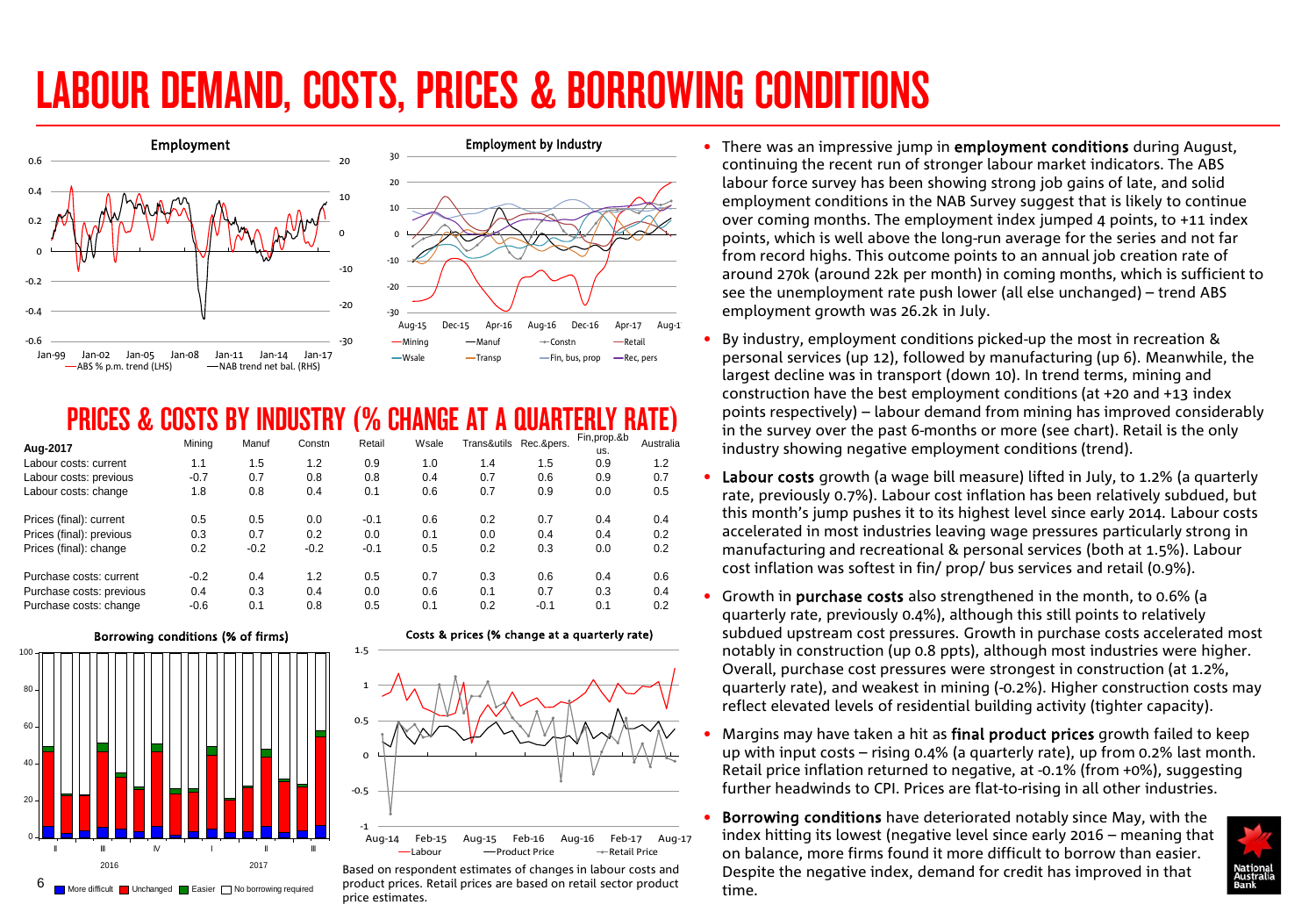## MORE DETAILS ON BUSINESS ACTIVITY

## Restocking activity and exports still soft. Cash flows eased, but are elevated.



Exports (net balance)





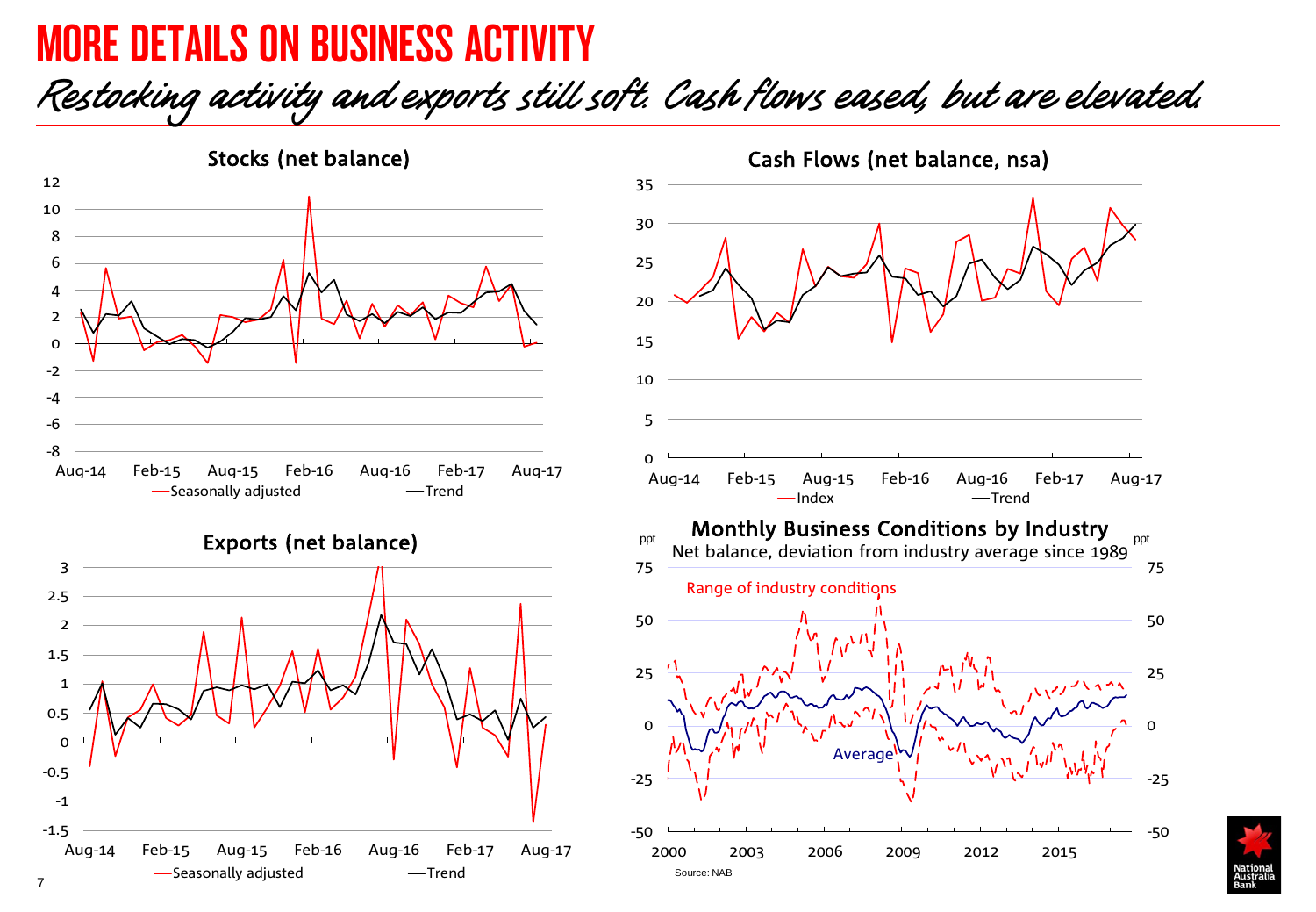# DUSTRY BUSINESS CONDITIONS & CONFIDENCE

 $-Minin$   $\alpha$   $\rightarrow$  Manufacturing  $\rightarrow$  Construction

# Residential and infrastructure supporting construction. Retail still disappointing

- The strength in aggregate **business conditions** can also be seen across most industries in the NAB Survey. Conditions are currently positive in almost all industries, with retail being the only exception. Construction has seen a steady improvement in conditions over the past year or more, and stepped up sharply in August, potentially spurred on by public investment in infrastructure and high levels of residential construction activity. Meanwhile, transport recorded the largest deterioration in conditions during August, although conditions for the industry remain quite positive. In trend terms, conditions are now highest in construction (at +19), but weakest in retail (0 index points).
- Despite a sharp fall in August, business confidence is positive in all industries. The biggest decline in August came from transport (down 17), while mining reported the largest improvement in confidence (up 8). Construction maintains the highest level of confidence in trend terms (+15), while personal services are lowest (+4).
- Forward orders rose slightly in August, and were flat to higher in most industries. Retail orders fell sharply (down 21), more than unwinding a surprise jump in the previous month. Orders are highest in construction (+17, in trend terms), consistent with elevated residential building approvals, while they are negative for retail (-3). Personal services and mining capital expenditure are highest in trend terms, although all are positive (only modestly so in retail and fin/prop/bus services).

### BUSINESS CONDITIONS BY INDUSTRY (NET BALANCE): 3-MONTH MOVING AVERAGE



Retail Wholesale Transport/Utilities

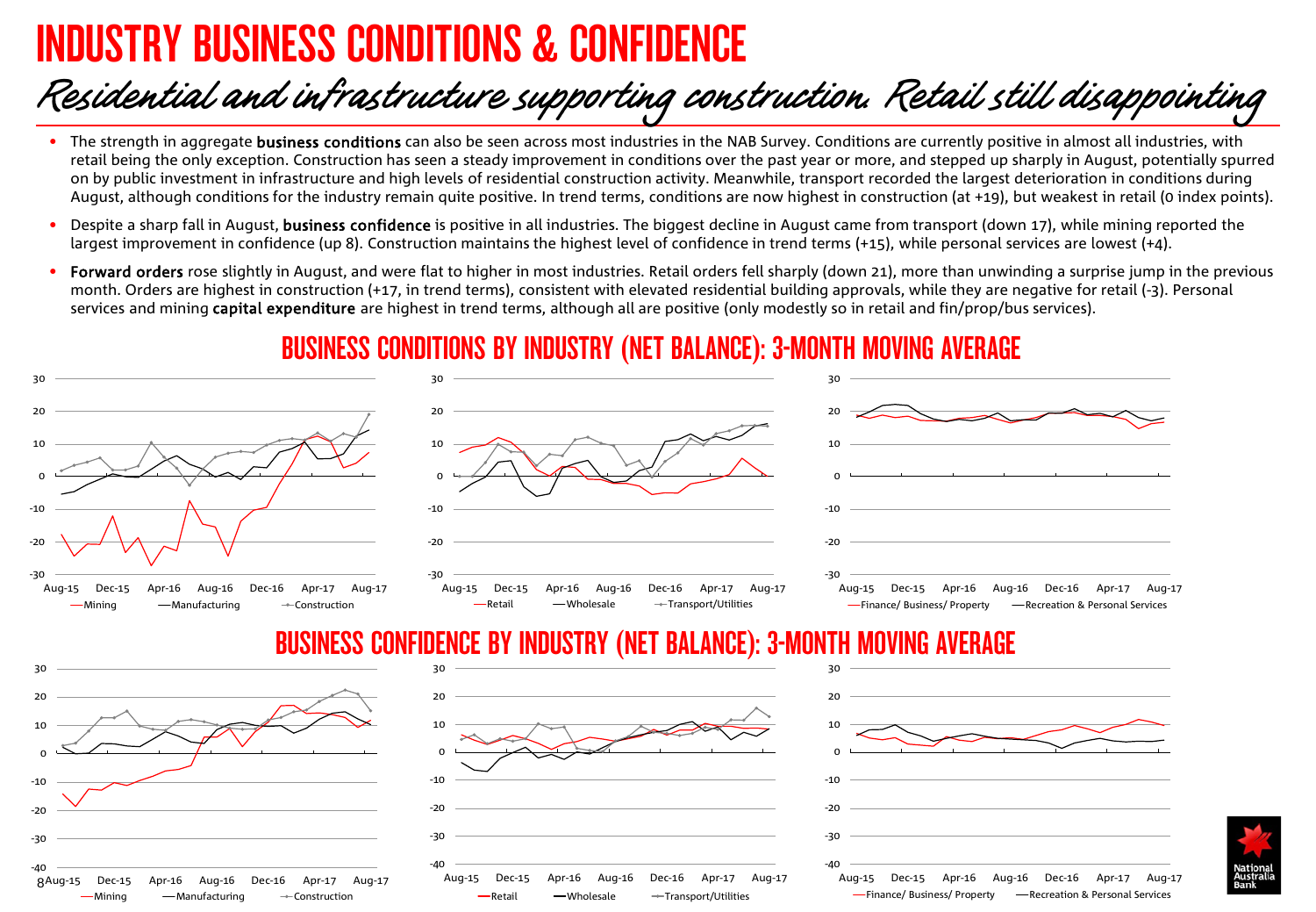# STATE BUSINESS CONDITIONS & CONFIDENCE

# Most states are looking strong, but WA has begun to turn down again

- Of the mainland states, the rise in business conditions was driven by Victoria (up 10) and South Australia (up 14), but were largely offset by falls in NSW (down 10), Queensland (down 4) and WA (down 1). WA remains the only state in negative territory, while all other states remain quite solid. Abstracting from monthly volatility, Victoria and SA have moved into the top spot for the mainland states, with trend conditions sitting at +18 index points. The other states are following close behind however, with NSW at +17 and Qld on +14 index points. While being well up from its previous trough, WA is underperforming (at -1) and appears to be trending lower again. Tasmania continues to report the highest level of conditions.
- **Business confidence** is positive in all states, even though most saw a marked deterioration in August. Of the mainland states, confidence is highest in trend terms for NSW and Qld (+11), but lowest in WA at +6 index points (trend).
- Employment conditions (trend) are positive in all states. Consistent with trends in business conditions, the employment index is currently lowest in WA at just +3 index points – albeit still a notable improvement from the extremely negative levels seen in late 2016. Queensland continues to see the highest level of employment conditions, despite easing in the month (to +10), while NSW, Victoria and SA are all sitting around similar levels (+7-9).

BUSINESS CONDITIONS BY STATE (NET BALANCE): 3-MONTH MOVING 40 40